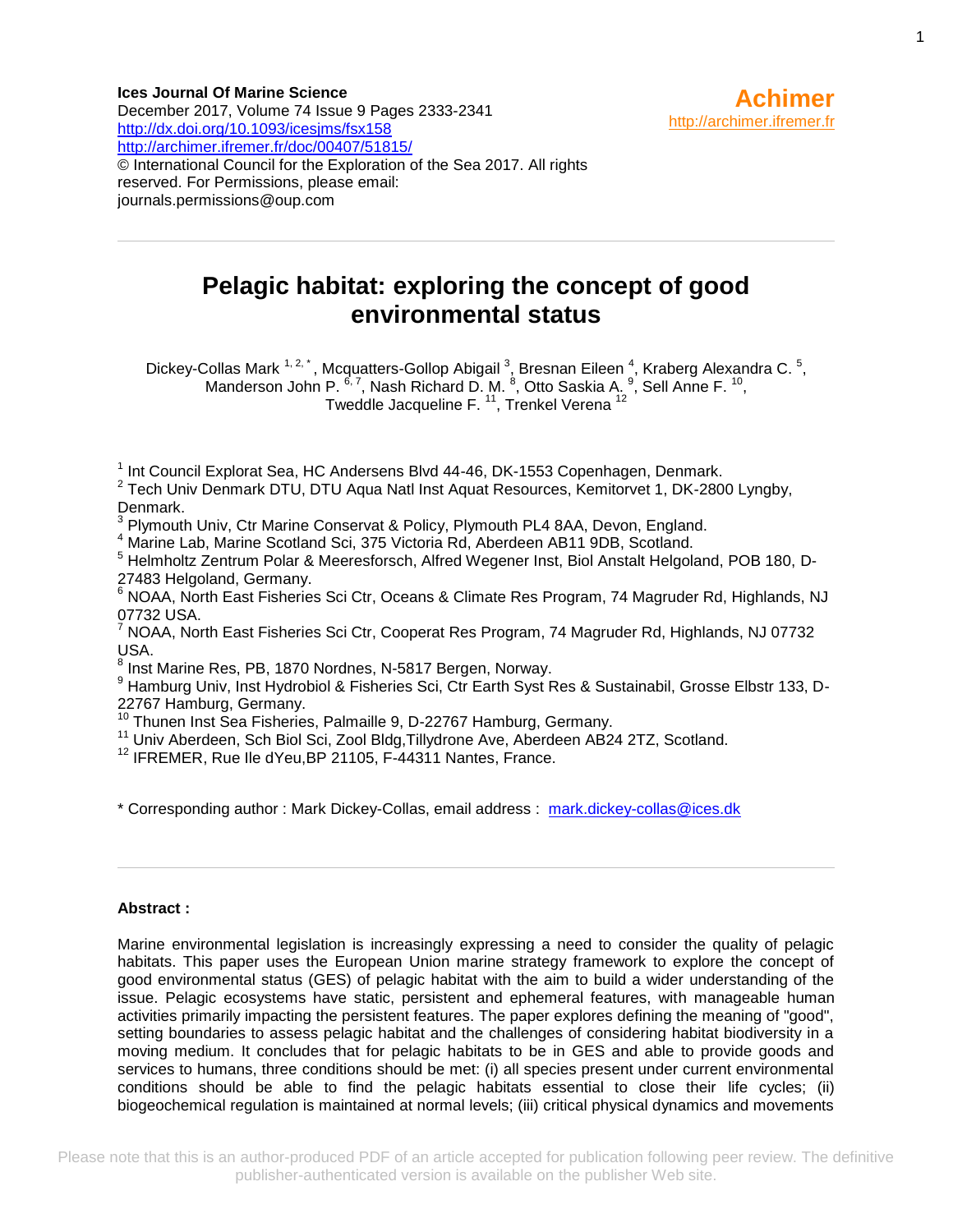of biota and water masses at multiple scales are not obstructed. Reference points for acceptable levels of each condition and how these may change over time in line with prevailing oceanographic conditions, should be discussed by knowledge brokers, managers and stakeholders. Managers should think about a habitat hydrography rather than a habitat geography. Setting the bounds of the habitats requires a consideration of dimension, scale and gradients. It is likely that to deal with the challenges caused by a dynamic environment and the relevance of differing spatial and temporal scales, we will need to integrate multidisciplinary empirical data sets with spatial and temporal models to assess and monitor progress towards, or displacement from GES of the pelagic habitat.

**Keywords** : marine strategy framework directive, MPA, pelagic habitats, plankton, seascape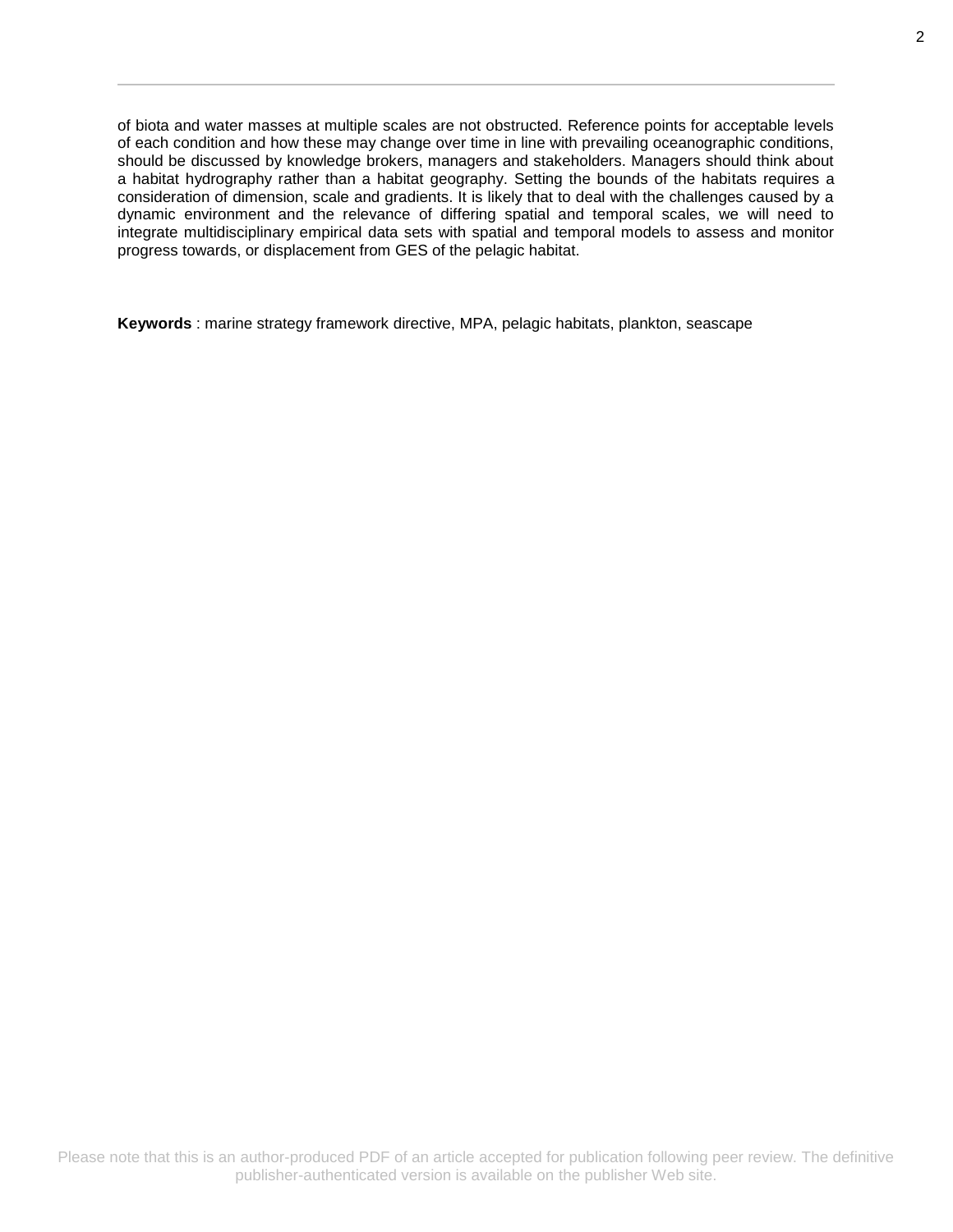#### **Introduction**

In 2008, the European Union enacted a novel piece of legislation requiring its countries to define, and then monitor progress towards achieving, good environmental status (GES) for, amongst other things, pelagic habitats (European Commission, 2008, 2010). This legislation is called the Marine Strategy Framework Directive (MSFD, Bigagli *et al.*, 2015) and it sits within a patchwork of European legislation designed to protect and encourage sustainable exploitation of the marine environment under the Integrated Maritime Policy (Apitz *et al.*, 2006; European Commission, 2007; Boyes and Elliot, 2014). The Directive provides a framework of guidance and actions for EU member states. For a range of anthropogenic pressures, and states of the marine environment, each country is asked to define "good environmental status" as a target and make the binary decision of whether they have achieved it or not (Borja *et al.*, 2010). If the answer is that they have not, the countries should implement management measures to ensure that they will reach GES.

Under descriptor 1 of the MSFD, which covers biodiversity, countries have to consider GES of habitats. This is not dissimilar to Essential Fish Habitat (EFH) in USA legislation. Under the provisions of the Magnuson Stevens Fisheries Conservation and Management Act (NOAA, 1996), a statutory mandate requires all fisheries management plans to include descriptions of "essential fish habitat", to identify adverse fishing impacts and to conserve and enhance EFH. "Essential fish habitat" is defined as waters and substrate necessary to fish for spawning, breeding, feeding or growth to maturity. In 2017, a new EU decision was published (European Commission, 2017) which further described what should be considered around the quality of pelagic habitat under the MSFD. When compared to other components of the marine ecosystem, the impact of human activities on pelagic systems may appear minimal (Papathanasopoulou et al., 2016), but no consensus exists regarding the definition of GES for pelagic habitats. A clear understanding of the attributes required for pelagic habitats to be in GES is required to guide monitoring and management objectives.

This paper will use the arena of the MSFD to explore what is good environmental status for pelagic habitat, and we hope that this example will provide useful insights for other similar legislative higher order objectives for pelagic habitat, such as EFH and the like.

#### **The challenge and the legislation**

Knowledge brokers are being asked to provide guidance on what is an ecosystem in a good or bad state, a question that is intrinsically normative (Turnhout *et al.*, 2007). The phrase "good environmental status" means different things to different people and is value laden. It is probable that a decade ago, we would have been discussing stewardship of "productive pelagic ecosystems", but the MSFD uses concepts which require public support and is also prone to moving social norms (Mee *et al.*, 2008). Tett *et al.* (2013) draw parallels between the use of GES and the phrase "ocean health", suggesting that the terms are metaphors for a vision that aggregates over system components. The MSFD and various studies attempt to aid the decision and assessment process by providing descriptive guidance (Mee *et al.*, 2008; Borja *et al.*, 2013; Tett *et al.*, 2013). The guidance for habitats in the MSFD states

"*Biological diversity is maintained. The quality and occurrence of habitats and the distribution and abundance of species are in line with prevailing physiographic, geographic and climatic conditions*." (European Commission, 2008).

This is further expanded in the 2010 supporting decision

"*the term habitat addresses both the abiotic characteristics and the associated biological community, treating both elements together in the sense of the term biotope*…. *The three criteria for the assessment of*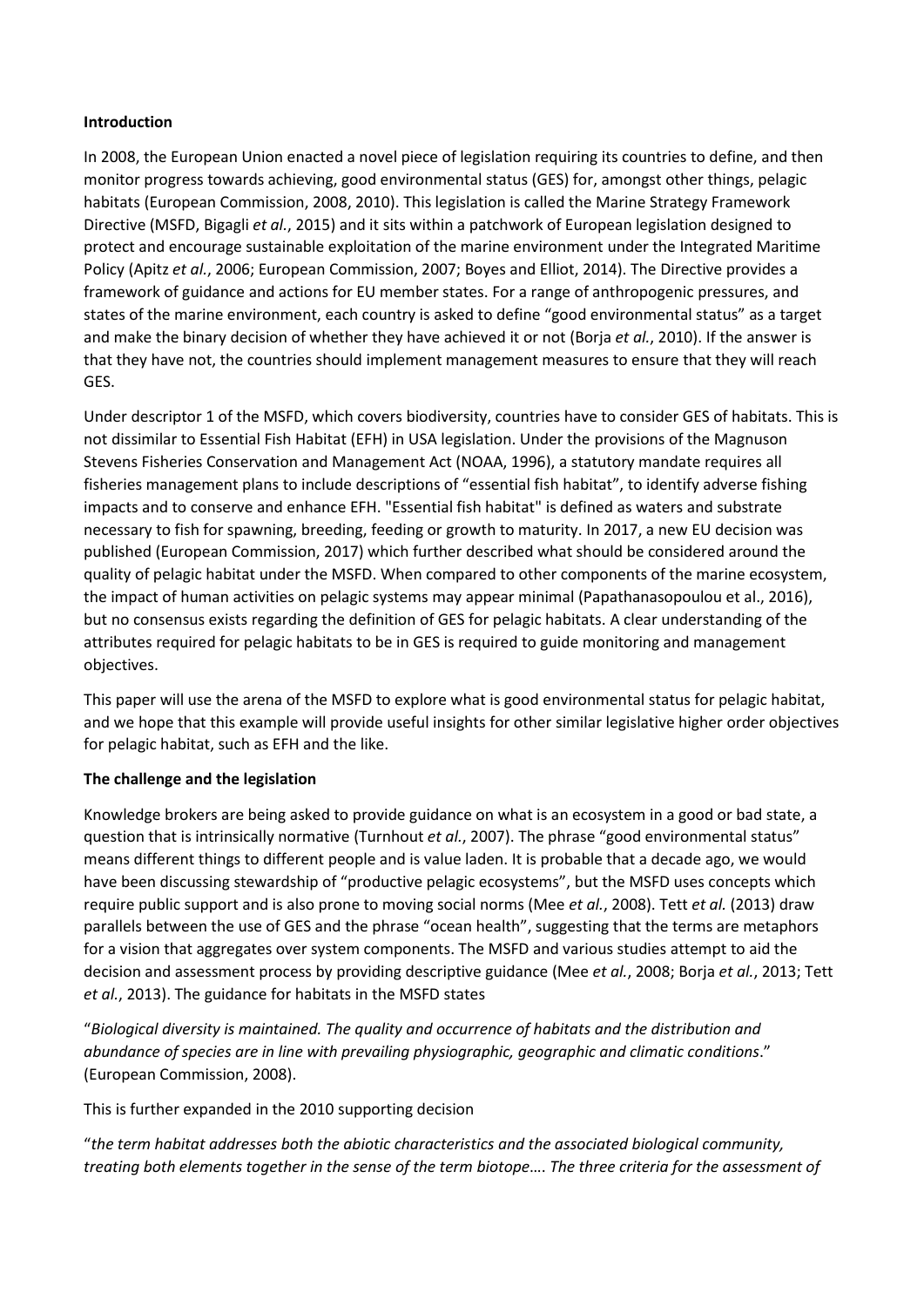*habitats are their distribution, extent and condition (for the latter, in particular the condition of typical species and communities), accompanied with the indicators related respectively to them*." (European Commission, 2010).

The 2017 revised decision says that the condition of "*Pelagic broad habitat types (variable salinity, coastal, shelf and oceanic/beyond shelf) … including biotic and abiotic structure and functions … is not adversely affected due to anthropogenic pressures*" (European Commission, 2017). This should be assessed at the scale of habitat adversely affected in square kilometres (km²) and as a proportion (percentage) of the total extent of the habitat type. In the term GES, the word "good" is in relation to humans and thus linked to the provision of goods and services, and stewardship and conservation for future generations (intergenerational equity). The 2017 revision introduces the concept of habitat adversely affected by anthropogenic pressures. In addition, any definition of good or adversely affected is often influenced by the suite of data, readily available, with which to produce metrics as indicators of a pelagic habitat rather than an operational definition of GES. The

Similar to "good", what "essential" means could also be considered normative. The Magnuson Stevens Fisheries Conservation and Management Act emphasizes the quality of habitats with respect to effect on growth, reproduction, and/or survival of different life stages and ultimately on the productivity of fishery species. The definition of EFH is therefore organism-centered rather than anthropocentrically defined, and integrates both pelagic and benthic habitats.

Diverse services are provided by the marine pelagic habitat (or combined habitats) such as the regulation of ocean circulation and weather, carbon recycling and balance, production of living resources, and tourism. Any consideration of good pelagic habitat needs to relate to the perceived priorities and objectives of society. Any consideration of adverse pressures, needs to be in relation to some framework. Anthropocentric, societal definitions of marine habitat and habitat quality can lead to the misclassification of marine habitats based upon terrestrial analogies and teleologies. The possibility of falling into traps of misclassification is particularly high in pelagic ecosystems that are embedded in turbulent heterogeneous liquids.

## **Igniting the discussion**

An open theme session was held at the 2016 ICES annual science conference in Riga, Latvia with the title "What is a good pelagic habitat?" ([http://ices.dk/news-and-events/asc/ASC2016/Pages/Theme-session-](http://ices.dk/news-and-events/asc/ASC2016/Pages/Theme-session-J.aspx)[J.aspx\)](http://ices.dk/news-and-events/asc/ASC2016/Pages/Theme-session-J.aspx). The session was advertised to address the demands for clearer understanding on what is good pelagic habitat as society is asking for guidance on what is a good or bad pelagic system. The focus of the session was on the higher order objectives and was attended by 20-40 participants. Various presentations illustrated the services provided by pelagic habitats such as the regulation of ocean circulation and weather, carbon recycling and balance, production of living resources, importance of species or functional biodiversity and tourism. The session split into three subgroups to consider what is meant by good pelagic habitat, how can we quantify it and what are the features that distinguish it from other habitats? At the end of the session, all participants were invited to contribute to the construction of a food for thought article building on the ideas discussed. This paper is the result of the process.

## **Pelagic habitat**

Pelagic habitats, following the MSFD definition as a biotope used in this paper, can be viewed as having faster dynamics and lower levels of predictability when compared to terrestrial and marine benthic habitats (Ray, 1991; Gray, 1997; Hyrenbach *et al.*, 2000). Living in liquid is different from living in gas, and the vital rates of all marine organisms are controlled to a great degree by the properties of and processes occurring within the ocean's turbulent liquid (Purcell, 1977; Andersen *et al.*, 2015; Manderson, 2016). Bertrand et al.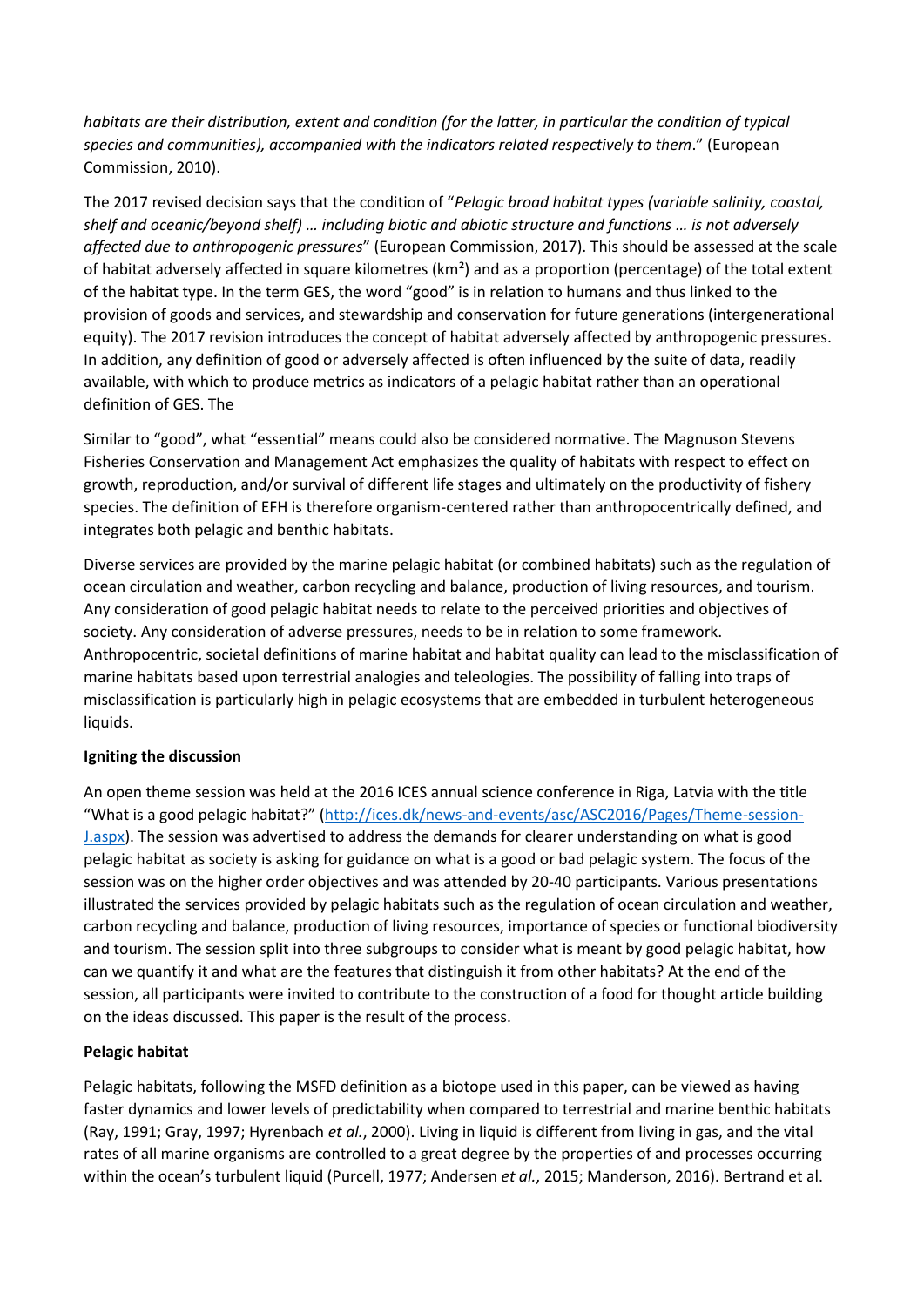(2014) describe the pelagic ecosystem as that where the 'substrate' consists of constantly moving water masses, where ocean surface turbulence creates ephemeral oases. Pelagic habitats are also defined by the frontal structures and subsides created and delivered by divergent and convergent flows (Tew Kai, 2009; Della Penna, 2017). The combination of the properties of pelagic systems has led to a formalisation of 'seascape ecology' as opposed to, the rather different, terrestrial 'landscape ecology' (Manderson, 2016). Ban et al (2014) highlight for the ocean system, that many species are widely distributed and wide ranging; the sizes and boundaries of biogeographical domains vary significantly by depth; habitat types exhibit a range of stabilities, from ephemeral (e.g., surface frontal systems) to hyper-stable (e.g. deep sea); and vertical and horizontal linkages are prevalent.

It could be said that a holistic approach that does not compartmentalise habitats (i.e. not treating benthic and pelagic habitat separately) is more in keeping with an integrated management. Within and across life history stages, many marine organisms are obligate integrators of benthic and pelagic properties and processes occurring within the oceans. However, most biodiversity legislation (including the MSFD) requires habitats to be defined and delineated on the basis of a patch-based view of seascapes analogous to the operational paradigm of terrestrial landscape ecology (Ray, 1991). This aids assessment, targeted management action, and communication of relevant issues. There are techniques to define boundaries between pelagic habitats using hydrographic variables and their spatial gradients calculated at an appropriate spatial scale (see Alvarez-Berastegui *et al*., 2014). It is useful to think about pelagic habitats in terms of the static, persistent and ephemeral aspects (Hyrenbach *et al.*, 2000), with the static being bathymetric and coastal features, the persistent being hydrographic and climatic features which often vary seasonally, and the ephemeral being short lived and less predictable gradients in water qualities (Hyrenbach *et al.*, 2000). Other classification approaches to pelagic habitats exist (see Kavanaugh *et al.*, 2016) and the concept of gradient approaches is beginning to be considered even in terrestrial ecology (McGarigal and Cushman 2005; Cushman *et al.,* 2010) but we chose to keep the classification simple. Biological features can similarly be considered across these environmental axes of the seascape (Hidalgo *et al.*, 2015).

The MSFD mentions "prevailing physiographic, geographic and climatic conditions" (European Commission, 2008). In pelagic habitats, these prevailing conditions can be highly variable and dominate our observations of trends in state (McQuatters-Gollop, 2012). Pelagic organisms are embedded in a turbulent advective environment; their size determines how they are affected by the properties of the liquid and their scales of variability (e.g. effect of Reynolds number, advection or migration, etc., Kavanaugh *et al.*, 2016). Their behaviour and self-organisation (e.g. schooling behaviour) also impact their distribution in relation to physical/environmental forcing (see figure 10 in Bertrand et al 2008). Hidalgo *et al.* (2015) suggest that the effect of static and ephemeral features on our observations of biodiversity is often overridden by different non-linear effects in the pelagic environment. Predictability is challenged by the dynamics of the system. In most pelagic systems the prevailing conditions are a consequence of bathymetry, location, relative depth, temperature, salinity, oxygen, circulation, ice cover, carbon dioxide, light and turbidity. Many of these properties are highly dynamic because they are strongly forced directly or indirectly by the dynamics of the atmosphere and planetary motions. The consequences of the behaviour of organisms and the issue of scale (temporal and spatial) further complicate any assessment of habitat quality (e.g. Bertrand *et al.*, 2010; Louzao *et al.*, 2011; Miller *et al.*, 2015; Cisewski and Strass, 2016).

Many species inhabit the water column only temporarily such as meroplankton, mysids, or benthopelagic fish. Other species migrate over long distances or between coastal and offshore areas at daily to multiannual time scales. Consequently, understanding the composition and trophic structure shared by a set of interacting communities and its dynamical implications for the persistence of biodiversity remains challenging (Melián *et al.*, 2005).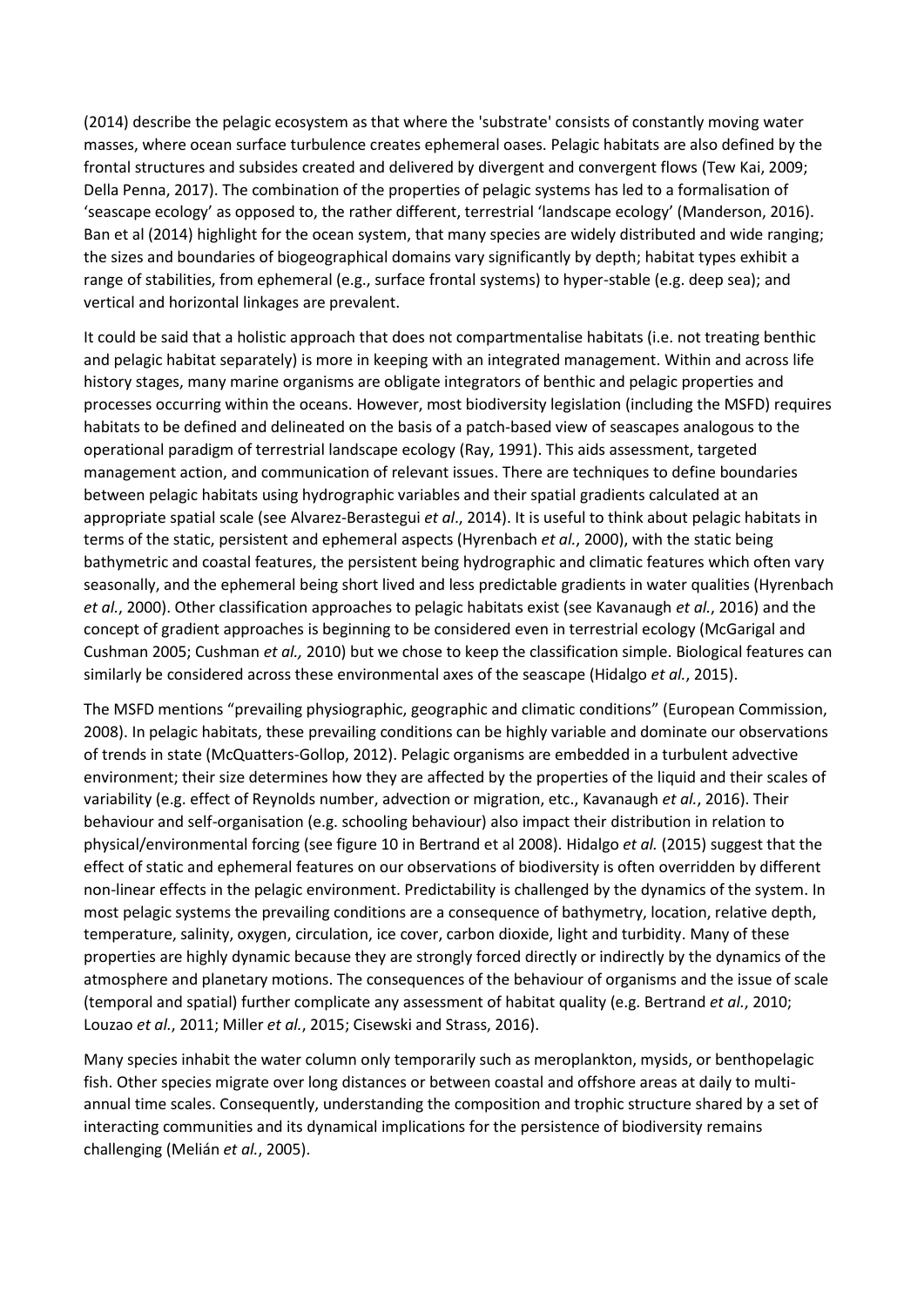#### **Scale, monitoring and boundaries**

When monitoring and assessing the pelagic ecosystem care needs to be taken about the relevant scales, both spatial and temporal (see figure 3 in Kavanaugh *et al.*, 2016). The concept of scale was recently highlighted as one of the most useful ecological concepts to emerge in the last 100 years of ecological research (Reiners *et al*., 2017) but it is also one of the most challenging when applying ecological concepts into operational management (see Stommell, 1963; Steele, 1978; Ban *et al*., 2014). Temporally, the pelagic ecosystem varies within a day (e.g. diel migration, tidally driven changes in turbulence), across seasons (e.g. stratification), years and even multi-decadal cycles too. These cycles impact the persistent and ephemeral features. Spatially, variation of communities can range across many scales (Scales *et al.,* 2017). Since Schneider (2001) suggested that little is known about the importance of small- and large-scale processes on the structure of communities, progress has been made in understanding the dynamics and distribution of pelagic organisms across their habitat (Alvarez-Berastegui *et al.*, 2014; Bertrand *et al.,* 2014; Scales *et al.,* 2017).

Tett *et al.* (2013) define good ecosystem status (good ocean health) as "*the condition of a system that is selfmaintaining, vigorous, resilient to externally imposed pressures, and able to sustain services to humans. It contains healthy organisms and populations, and adequate functional diversity and functional response diversity. All expected trophic levels are present and well interconnected, and there is good spatial connectivity amongst subsystems*." This definition requires an understanding of open marine systems and the interconnections between static elements and sub-systems. Pelagic habitats usually do not have distinct boundaries and are often defined by latitudinal and hydrographic gradients, semipermeable frontal boundaries between different water masses, and defined differences in density and current flows which may be seasonally variable (Alvarez-Berastegui *et al.*, 2014; Hidalgo *et al.*, 2015). Inshore, the relevant dynamics can be constrained by the geometry and geography of coastlines and the seabed along with characteristic seasonal frequencies of frontal formation and disintegration and associated changes in temperature, precipitation, and winds as well as tidal forcing. Concepts of GES, therefore, need to be spatially and temporally relevant to specific ecological processes or ecosystem services (Mee *et al.*, 2008). As with integrated ecosystem assessments, setting of boundaries is a key stage of an assessment of habitat (Dickey-Collas, 2014). The ideas behind conservation of habitat diversity and the role of functional redundancy in maintaining ecosystem resilience have been heavily influenced by research performed in terrestrial systems, shallow water reefs and benthic communities. These properties of promoting resilience are probably equally important in pelagic systems but less easily defined. Gray (1997) emphasised that it was important to consider the issue of scale in seascape diversity as relevant scales are determined by the specific ecological or ecosystem process. The spatial aspects of the MSFD (the subregions, the lack of coverage in the high seas and limits in coastal waters) may not be robust enough to cope with the range of spatial scales of pelagic habitat (see Ban *et al*., 2014). The results of analysing temporal trends can be affected by the spatial scale of monitoring, with incorrect assessments if linear relationships are assumed (Bartolino *et al.*, 2012). The metrics used as indicators to assess and monitor GES have yet to be sufficiently tested for their robustness and applicability at different spatial scales (e.g. Wasmund *et al.*, 2017). Current monitoring of pelagic ecosystems generally does not exist at the spatial or temporally relevant scales necessary to assess prevailing conditions and some fine or large scale anthropogenic pressures. However, rapid advances in technology and the implementation of various levels of 'Ocean Observation Systems' are making the attainment of appropriate observational and monitoring data achievable (e.g. Kavanaugh *et al.*, 2016; Manderson, 2016; Trenkel *et al.*, 2016). Further advances are being made to develop the monitoring and statistical methods to assess the interaction of scale and habitat (Mayor *et al.*, 2007; Pittman and Brown, 2011).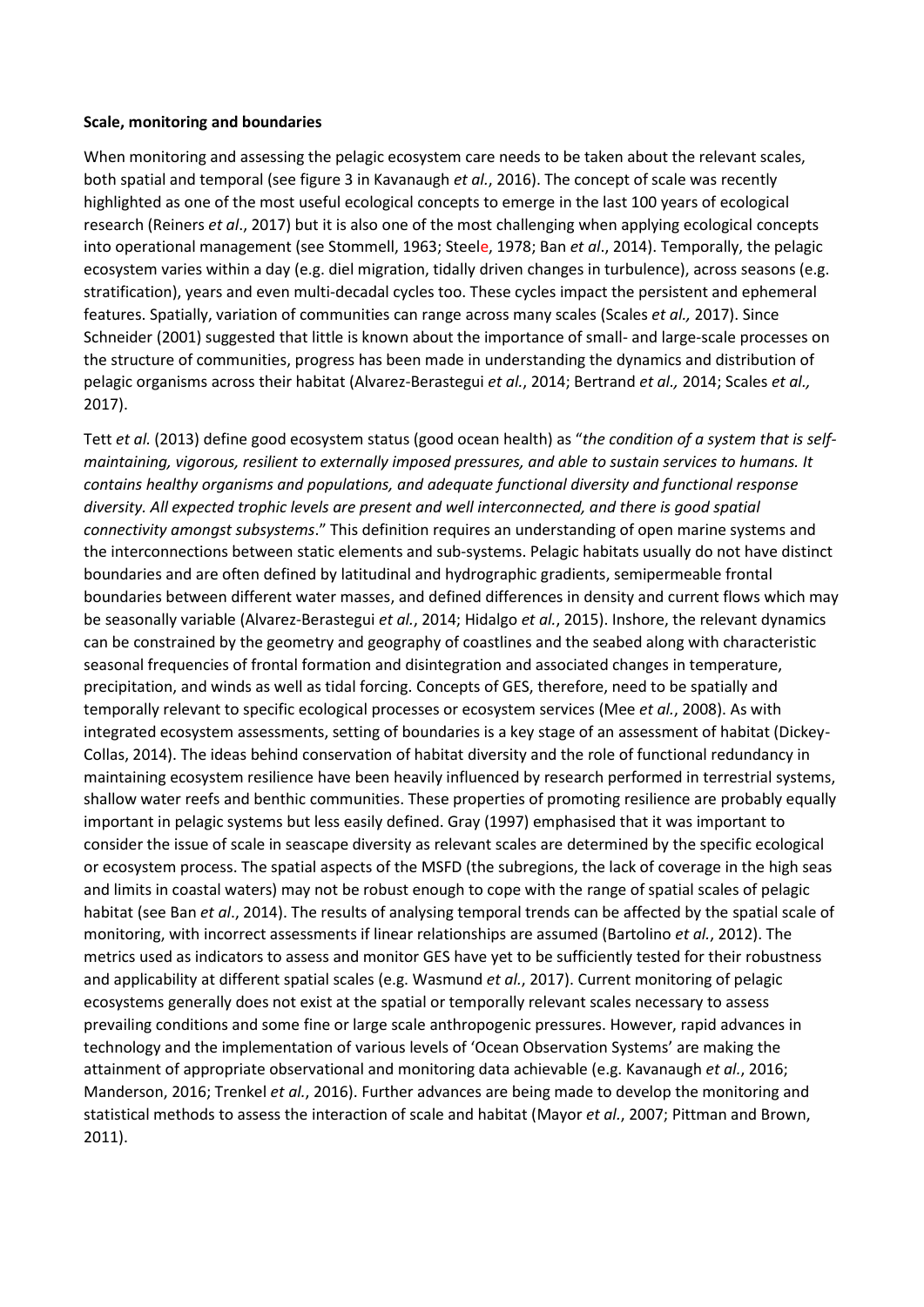With increasing accuracy, we can model the impact of global, regional and local events in the pelagic system and explore future scenarios in relation to prevailing conditions and changes in pressures (Fernandes *et al.*, 2013; Akimova *et al.*, 2016; Queirós *et al.*, 2016). Hufnagl *et al.* (in press) investigated 10 different physical models for the oceanography of the southern North Sea and suggested that most models showed systematic biases during all years in comparison to the ensemble median, indicating that, in general, inter-annual variation was represented equally by the models but absolute values of movement and temperature experienced by particles varied when modelling particles through the system. We can also determine aspects of connectivity with an appropriate spatial scale of dispersal, and the broad scale influence of oceanography on near shore oceanographic dispersal variability (Watson *et al.*, 2011; Treml *et al.*, 2012). Monitoring, assessment and the setting of thresholds need to be designed/accountable for this variability, probably by using targeted finer scale monitoring of areas of concern within broader scale seascape integrated modelling of larger regions.

### **Assessments for management**

Even with a definition of GES, the variability in prevailing conditions makes reaching the GES target challenging. It is also often unclear which human activities are putting pressure on the state of the pelagic ecosystem (Shephard *et al.*, 2015). The revised MSFD decision (European Commission 2017) states that the pelagic habitat must not be adversely affected due to anthropogenic pressures. When considering the pelagic habitat, it is important to consider the influence of upstream events. When assessing GES and where we are in relation to it, many researchers propose the use of the Driver-Pressure-State-Impact-Response (DPSIR) framework to guide management measures (Gimpel *et al.*, 2013; Knights *et al.*, 2013). This assumes that there are direct levers that can be pulled to reduce or increase the human pressures resulting in ecosystem response in a predicted direction. This poses problems when prevailing conditions are thought to have more impact on the pelagic system than any direct consequence of a human-caused pressure (McQuatters-Gollop, 2012). The obvious example of a clear DPSIR relationship is how fishing and hunting influence populations and ecosystem structure (Shephard *et al.*, 2014). However, interactions with other drivers often complicate such a clear relationship, making causal relationships more difficult to disentangle, e.g. in the case of fishing pressure and climate change acting simultaneously (Planque *et al.*, 2010; Planque, 2015). However, when the influence of anthropogenic pressures is less easy to detect, such as when prevailing conditions play a strong role in habitat dynamics, surveillance indicators can be used to monitor pelagic community structure (Shephard *et al.*, 2015). If a surveillance indicator shows an unwelcome trajectory, beyond predefined thresholds, management action should be triggered. But the lack of defined GES for pelagic habitat means that the objectives for monitoring and action are not so clear.

Good environmental status of the pelagic habitat is not synonymous with setting up a marine protected area (MPA) for pelagic habitat. The latter can be seen as a tool to help achieve the former (Game *et al.*, 2009). Pelagic MPAs have tended to focus on biodiversity or productivity "hotspots" (Etnoyer *et al.*, 2004; Scales *et al.*, 2014). The behaviour of animals is often explored in relation to oceanography and geography (e.g. Vilchris *et al.*, 2006; Kobayashi *et al.*, 2008; Louzao *et al.*, 2011) providing information of relevant areas in need of protection. Ban *et al.* (2014) explore this further (see Figure 1 in their paper). The MSFD clearly states that there should be no further loss of diversity in genes, species or habitats (Borja *et al.*, 2013), and goods and services are also derived from pelagic habitats not associated with biodiversity hotspots. It is therefore as important to conserve the low biodiversity habitats as the hotspots (Gray, 1997, e.g. the central Arctic Ocean, and estuaries), requiring a toolset wider than MPAs alone.

A pelagic habitat can also be in a natural ecological state even when that state may be perceived to be 'negative' by societies. In some areas, the accumulation of high concentrations of algal toxins in shellfish can be driven by natural forces (prevailing conditions) but considered by society as 'negative' owing to the economic impact resulting from enforced closures of shellfish harvesting areas (Gowen *et al.*, 2012).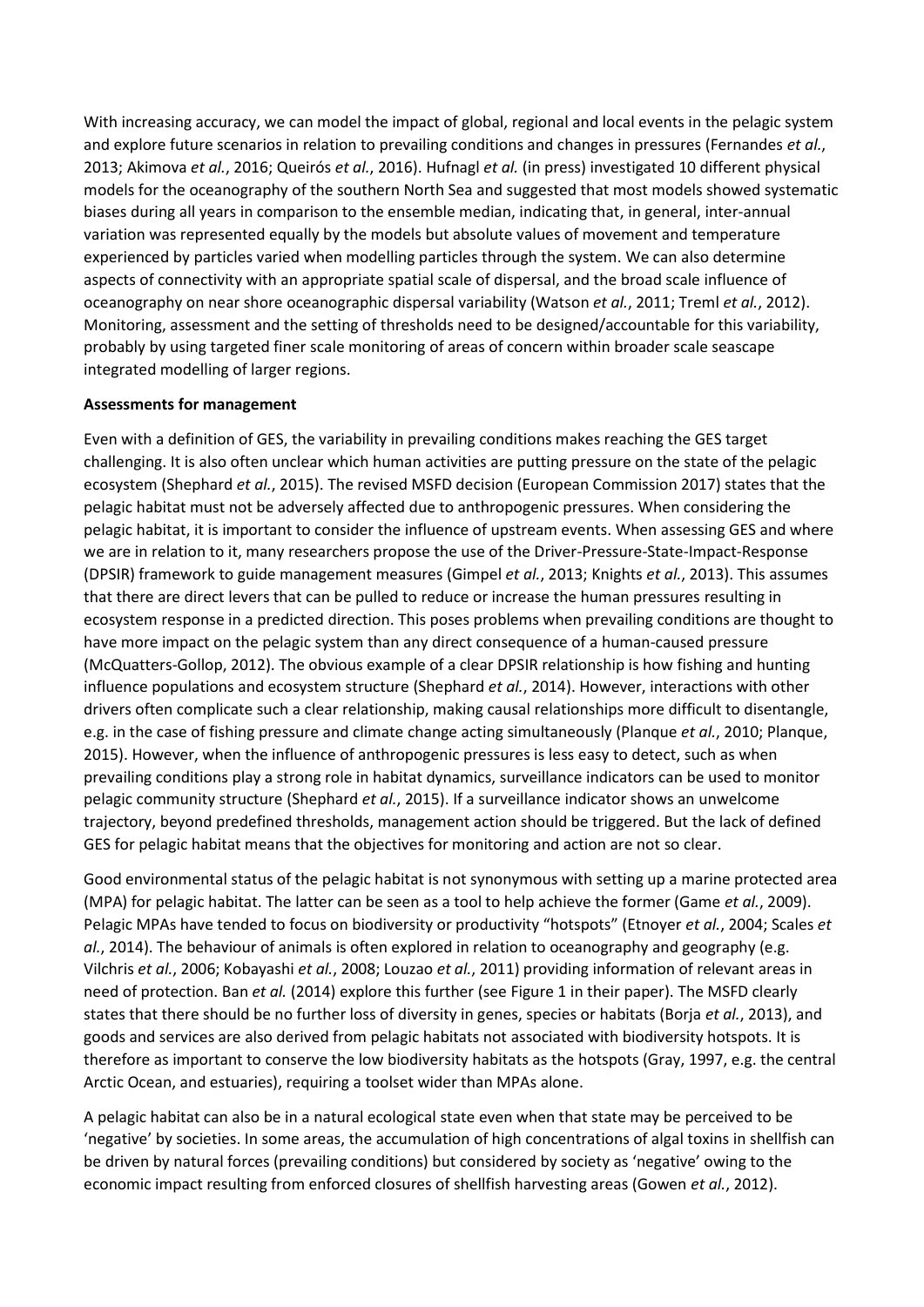Similarly, high biomass blooms of the dinoflagellate *Karenia mikimotoi* can result in mortalities of the benthos or farmed fish; however, these events may be driven by natural bloom formation offshore and transport in coastal currents (Davidson *et al.*, 2009; Gillibrand *et al.*, 2016) and not human activities. Because marine ecosystems are nonlinear with complex feedback loops and multiple stable states, cyclic disturbances may cause collapses in ecosystem states due to changes in natural oceanographic forcing. Such collapses can be perceived to be negative by humans in the short term. However they may in fact be necessary for periodically resetting some ecosystem trajectories toward "healthier" states. Oceanographic disturbance and ecosystem state collapses related to El Niño and La Niña cycles are hypothesized to underlie ecosystem dynamics in the highly productive Peruvian upwelling system (Bakun and Weeks, 2008). Ecosystem dynamics resulting from prevailing oceanographic conditions need to be distinguished from those resulting from human impacts, particularly eutrophication (Gowen *et al.*, 2012) and pollution events (e.g. oil spills). Although defining good environmental status is normative, when setting targets we must avoid labelling natural but unwished for conditions as Bad Environmental Status.

## **What is good pelagic habitat?**

The contributions to the open theme session and the subgroup discussions described above provided the input material for considering the requirements for GES for pelagic habitats. The issues discussed included retaining sustainable exploitation and a resilient ecosystem. A comprehensive definition of a resilient ecosystem remains elusive, however, here we consider resilience as an ability of the ecosystem to return to a state from which it was perturbed. The aim of the exploration was to find a pragmatic approach to ensure resilience and sustainability using tangible and operational phraseology. The key services offered and properties required from pelagic habitats were then considered and selected based on expert knowledge and information in the literature. The identified services related to regulation and habitat functions as defined for example by de Groot et al. (2002). They included services provided by all habitats, terrestrial and marine, as well as services more specific to the pelagic habitat.

Life cycle maintenance is considered an essential marine and coastal ecosystem service (Liquete *et al.* 2013). For considering this habitat function the framework developed by Petitgas *et al*. (2013) to analyse climate impacts on habitats was viewed as useful, in that it allows for an analysis of habitat requirement by life stage. Because it provides linkages between and integrates requirements across life stages, such a framework could be developed for assessing the status of pelagic habitats. In addition, it can be used to assess impacts across the entire life cycle, including where necessary information on benthic-pelagic connectivity through organisms that use the both benthic and pelagic habitats at different life stages. This would be applicable when considering both exploitation and conservation objectives.

Pelagic habitats contribute to the functioning of the global bio-geochemical system, in particular to ocean nourishment (Liquete *et al*. 2013). The main services are nutrient cycling (for example C, O, N, P, S, Si, Fe) and gas regulation (Costanza *et al*. 1997). The oceans have been a net sink of increased atmospheric carbon dioxide, with ocean warming expected to reduce this role (see chapter 13 Millenium Ecosystem Assessment 2005 http://www.millenniumassessment.org/documents/document.282.aspx.pdf). The sea surface – air interface, the upper boundary of the pelagic habitat, plays an important role in this gas exchange between the ocean and the atmosphere. Within the pelagic habitat, growing and moving organisms contribute to nutrient transportation and recycling. Algal blooms will occur naturally, however, in coastal waters along with hypoxia are signs of pollution and eutrophication surpassing system capacity and an immediate resilience for suppressing catastrophic events. Linkages between marine and terrestrial ecosystems occur because the major human activities impacting these services are land based (MEA 2005).

Linked to both of these functions is the inherent physical nature of the liquid substrate. The physical qualities of the pelagic habitat warrant additional attention, including temperature, salinity and energy gradients. As highlighted by Ban *et al*. (2014), Hidalgo *et al*. (2015) and Scales *et al*. (2017) the pelagic habitat is structurally different from terrestrial and benthic, i.e. solid habitats. The unique properties and the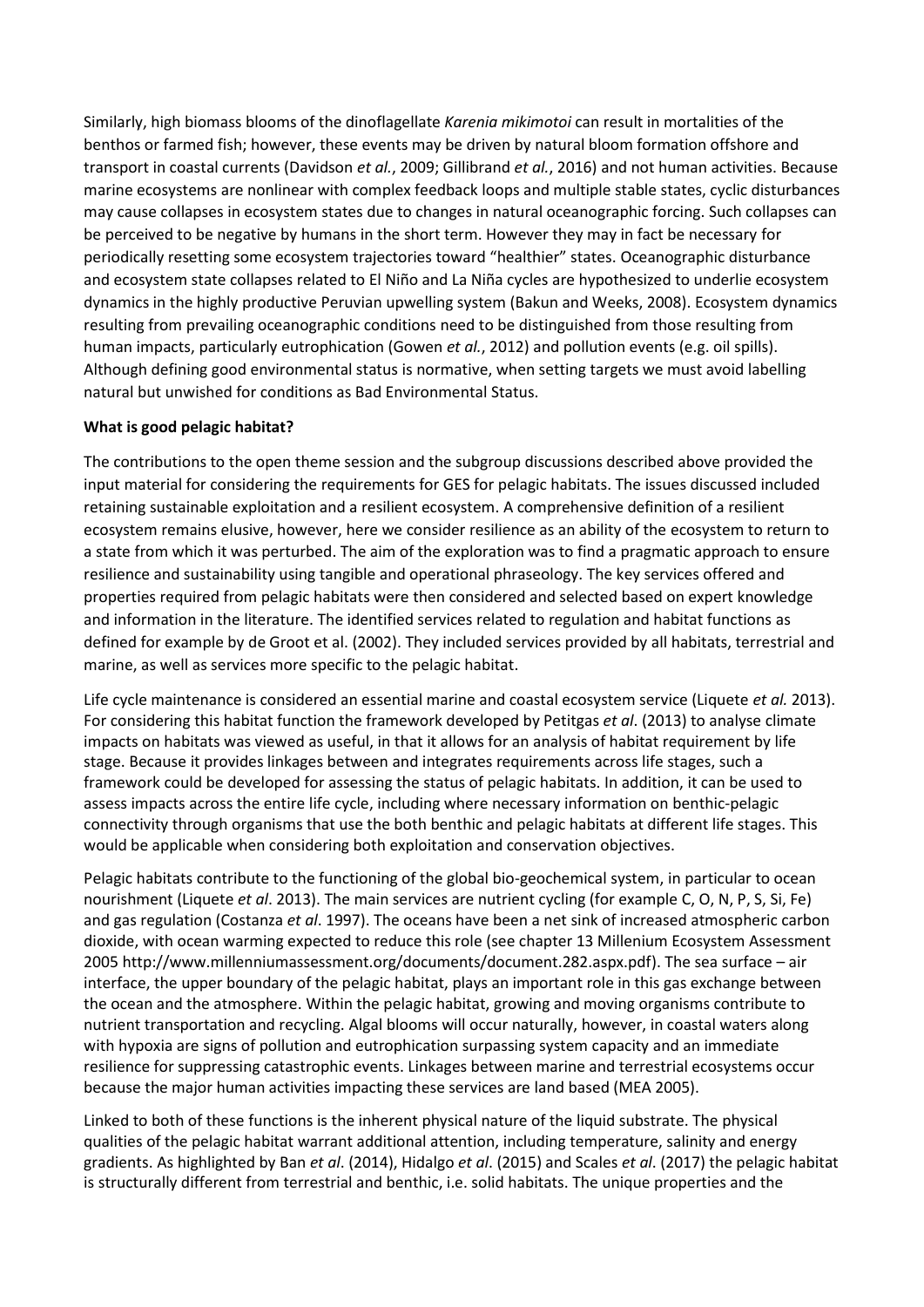consequences of the pelagic habitat needs to be incorporated into any assessment of GES. These properties contribute to the wider habitat function.

Following on from these considerations, we offer a very simple concept when defining GES for pelagic ecosystems. It is possible to consider the pelagic habitat as hydrography-driven, rather than geographydriven. This means that specific conditions and habitats are not fixed in space or time. This concept will allow scoping for national/regional definitions of GES. We are aware that the MSFD expects future anthropogenic impact and economic and social development of the seas; the MSFD does not strive towards returning European marine waters to a pristine state. What actually constitutes a pristine state is a matter of much debate due to the long and short term dynamic nature of the environment. Instead, the MSFD emphasises sustainable use of the marine system and recognises that GES should be a realistic and attainable target (European Commission, 2008). This contrasts to the organism focused Essential Fish Habitat concept. Here we suggest three key overlapping and interactive properties of the state of the system that ensure essential services that must be prioritised as contributors to GES.

## **1. Life cycle closure for marine organisms.**

Central to the provision of goods and services, and conservation priorities, is that pelagic habitats maintain their ability to act as reproduction (including spawning and mating), nursery, and feeding grounds, as well as migration and advection routes, for marine organisms, resulting in no further decrease in global and regional natural biodiversity in line with prevailing oceanographic conditions. This includes organisms that spend all life stages in the water column and those that use it during various stages of their life cycle. For generational equity, no species - with its essential habitat - should be threatened by anthropogenic activity. This property produces what is called a habitat ecosystem service (e.g. Costanza *et al*. 1999, de Groot *et al*. 2002).

## **2. The global and regional roles of pelagic systems in biogeochemical regulation.**

The pelagic ecosystem fulfils a wide range of roles in the regulation, recycling, transfer, storage and release of biochemical components and processes of relevance to global, regional and localised health of the seas and the whole planet. These roles include cycling of carbon, oxygen, nutrients, carbon sequestration, and many others. When determining GES, these roles must be acknowledged. The biochemical functions of the pelagic system should not move beyond what is considered normal under prevailing climatic conditions, supporting the key structural and functional aspects of pelagic ecosystems.

## **3. The physically dynamic nature of pelagic habitats.**

The pelagic system provides movement of energy and materials that are important at the global, regional and local scales. GES should account for this role of the liquid in determining trophic and life cycle coupling. The movement of water, the interaction with weather, the provision of renewable energy, the advection of substances, coastal erosion, etc., are all relevant to the definition of GES. Consideration of pelagic habitat state must consider both Lagrangian and Eulerian aspects of that state, thus an awareness of the impact of upstream and consequences for downstream events. Whilst most of this movement and impacts of hydrodynamics is not manageable at anything except the local scale, a recognition that movement of organisms, materials and energy is a key part of pelagic habitats must be included in GES considerations.

For all of the three to be achieved all anthropogenic activities and pressures need to be managed or mitigated and the influence of physics understood (Ban *et al.,* 2014). This management includes achieving or maintaining low anthropogenic nutrient input maintaining stoichiometry of elements and minimizing the introduction of litter (including plastic), near zero contaminant pollution, and sustainable fishing;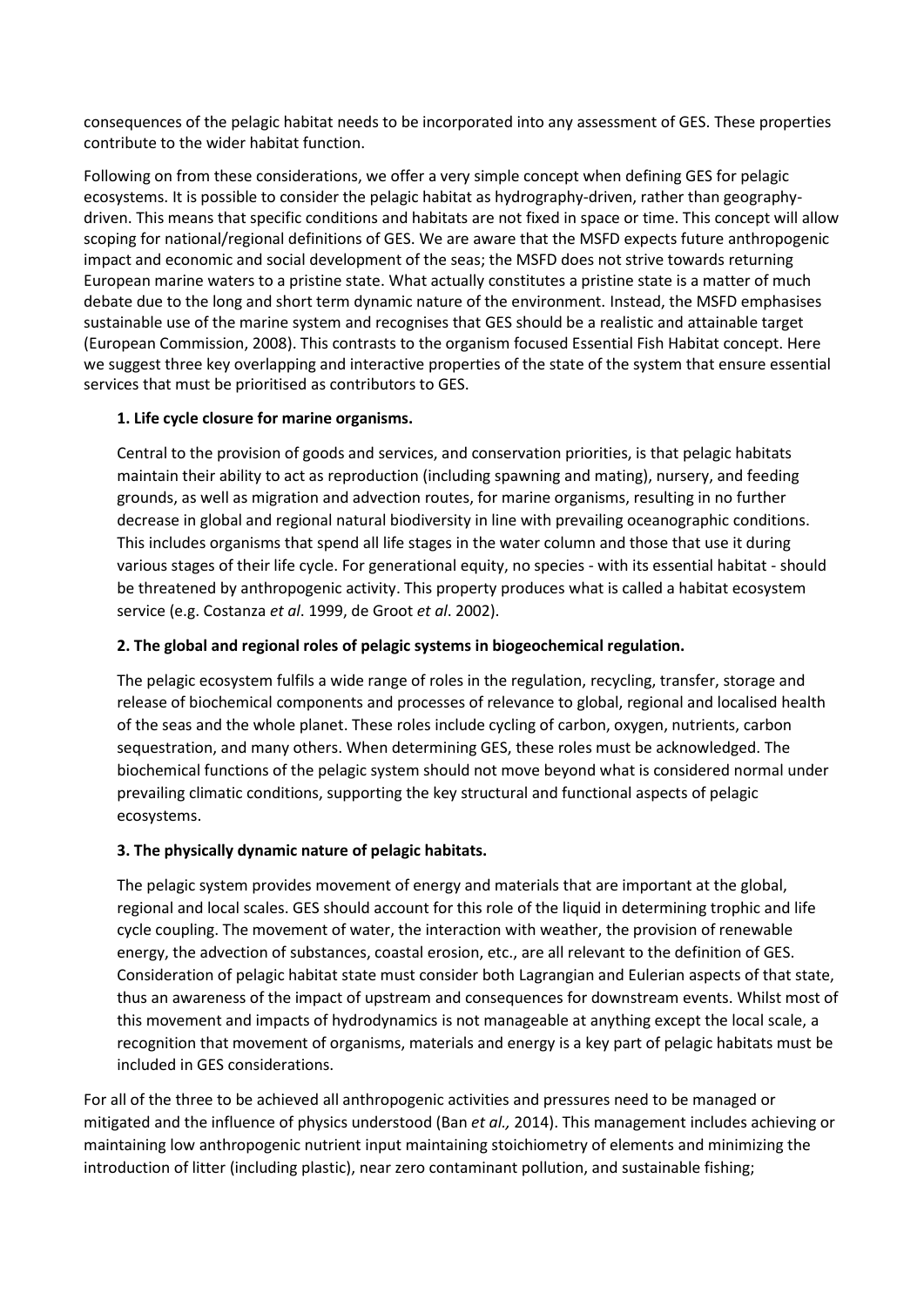maintaining healthy plankton communities; and due consideration for siting permanent marine structures and regulating marine traffic, to maintain efforts to reduce introduced non-native and invasive species (OSPAR, 2010; HELCOM, 2010). This requires management measures for the terrestrial landscape to be enacted too, as pressures are often sourced up stream on land.

### **Salience, legitimacy and credibility**

This food for thought article was written by scientists with an interest in research in the pelagic ecosystem. Some of us work closely at the science/policy interface. We wrote this paper to stimulate discussion about higher order objectives for the pelagic habitat (Jennings, 2005), and it can be seen as an initiation of a dialogue between scientists and society (recognised as Mode 2 science by Gibbons *et al.*, 1994). Under the MSFD, the definition of GES is the responsibility of EU member states, hopefully working together through the European Regional Seas conventions (e.g. OSPAR and HELCOM). We would hope that any setting of a vision for pelagic GES would involve a scoping process between knowledge brokers, managers, and stakeholders. A similar exercise took place to explore the ecosystem approach objectives for pelagic fisheries (Trenkel *et al.*, 2015), where two independent scoping exercises gave remarkably similar results for potential higher order objectives.

However, in contrast to the exploration of higher order objectives carried out by Trenkel *et al.* (2015), we did not scope with stakeholders from beyond the scientific realm and limited the exploration to scientists joining the dedicated theme session by interest, without attempting to balance expertise of attendees. This leads us to likely criticism in terms of the salience, legitimacy and credibility of our message (Cash *et al*., 2002). The word 'salience' requires that the intervention by a group is appropriate at the time, and we argue that the MSFD being executed in Europe makes such a discussion very relevant. However, we acknowledge that our intervention lacks much legitimacy, because we have not engaged in wider stakeholder dialogue and we do not formally represent society as self-appointed interested parties. As scientists with an interest in pelagic research, and an interest in applied research, it is valid to question our motives to initiate the discussion. We have an interest in the profile of the issue being raised, i.e. we are clearly stakeholders (Funtowicz and Ravetz, 1993). By using a session at the ICES annual science conference, we have attempted to create an open arena for the discussion amongst the scientific community. We have sought to improve our credibility by describing our methods and publishing this article in a peer reviewed journal. The idea behind the article was to provide a resource to enable discussion with a broader stakeholder community.

#### **Conclusion**

Pelagic ecosystems have static, persistent and ephemeral features, with manageable human activities impacting, primarily, persistent features. Managers should think about a habitat hydrography rather than a habitat geography. Setting the bounds of the habitats requires a consideration of dimension, scale and gradients. For pelagic habitats to be in GES and able to provide goods and services to humans, three conditions should be met for pelagic waters: i) all species present under current environmental conditions have access to the pelagic habitats essential to close their life cycles; ii) biogeochemical regulation is maintained at normal levels; iii) critical physical dynamics and movements of biota and water masses at multiple scales are not obstructed. Reference points for acceptable levels of each condition and how these may change over time in line with prevailing oceanographic conditions, need to be discussed by knowledge brokers, managers and stakeholders. It is likely that to deal with the challenges caused by a dynamic environment and the relevance of differing spatial and temporal scales, we will need to integrate multidisciplinary empirical data sets with spatial and temporal models to assess and monitor progress towards, or movement from, GES of the pelagic habitat.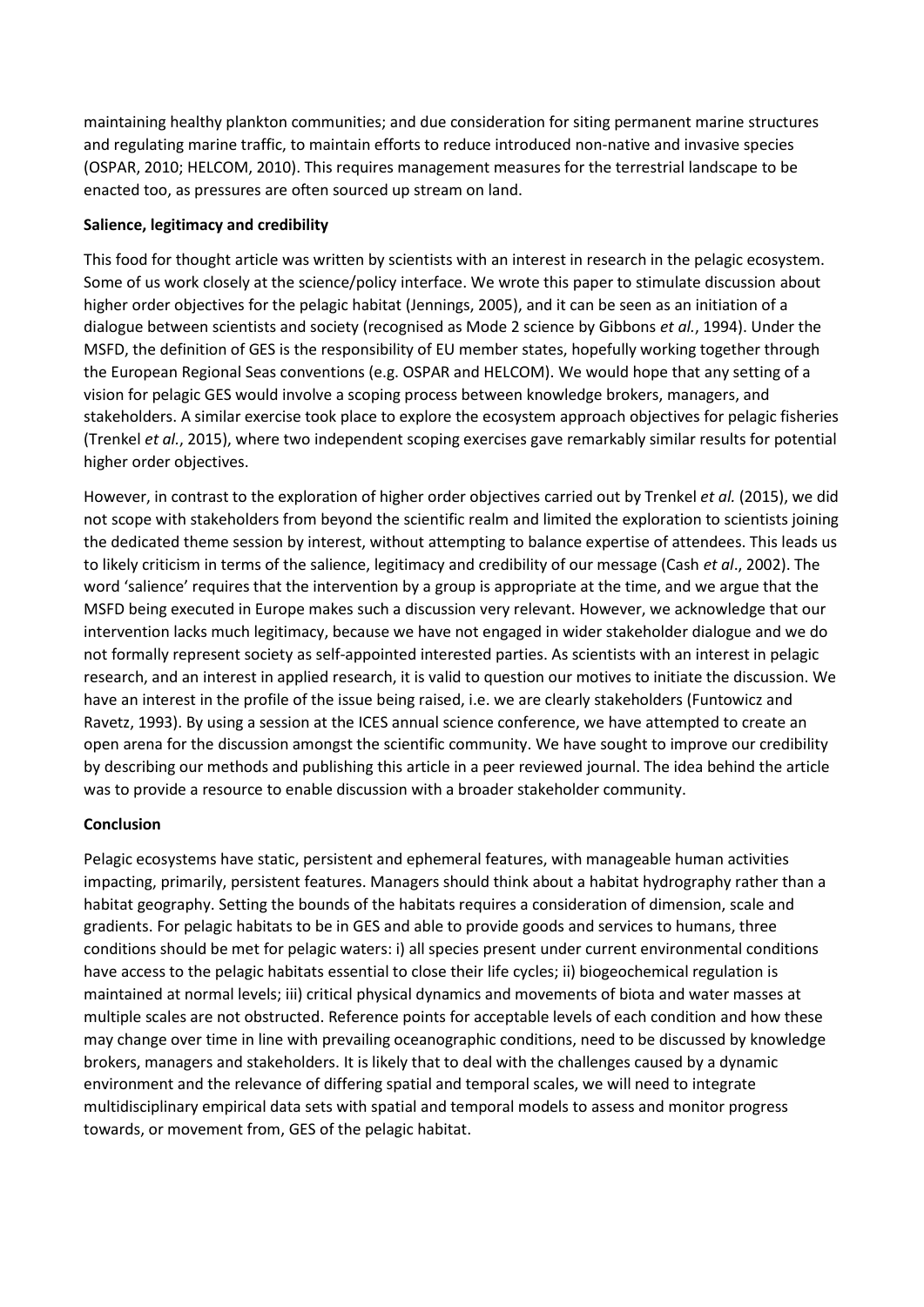#### **Acknowledgements**

This food for thought contribution was initiated by theme session J "What is a good pelagic habitat?" at the 2016 ICES annual science conference [http://www.ices.dk/news-and-events/asc/ASC2016/Pages/Theme](http://www.ices.dk/news-and-events/asc/ASC2016/Pages/Theme-session-J.aspx)[session-J.aspx.](http://www.ices.dk/news-and-events/asc/ASC2016/Pages/Theme-session-J.aspx) All who took part in the session are thanked for their contributions. All participants were welcome to contribute to this article. J. F. Tweddle was supported by the Natural Environment Research Council [NERC grant reference number NE/P005756/1]. E. Bresnan was supported by the Scottish Government's schedules of service ST02a and ST03r. A. McQuatters-Gollop was support by the Natural Environment Research Council [NERC grant reference number NE/L002663/1].

#### **References**

- Alvarez-Berastegui, D., Ciannelli, L., Aparicio-Gonzalez, A., Reglero, P., Hidalgo, M., López-Jurado, J. L., Tintoretto, J. And Alemany, F. 2014. Spatial scale, means and gradients of hydrographic variables define pelagic seascapes of bluefin and bullet tuna spawning distribution. PloS one, 9(10), e109338. 14pp
- Akimova, A., Núñez-Riboni, I., Kempf, A., and Taylor, M. H. 2016. Spatially-resolved influence of temperature and salinity on stock and recruitment variability of commercially important fishes in the North Sea. PLoS ONE, 11(9): e0161917. doi:10.1371/ journal.pone.0161917.
- Andersen, A., Wadhwa, N., and Kiørboe, T. 2015. Quiet swimming at low Reynolds number, Physical Review E, 91, 042712.
- Apitz, S. E., Elliott, M., Fountain, M., and Galloway, T. S. 2006. European Environmental Management: Moving to an Ecosystem Approach. Integrated Environmental Assessment and Management, 2(1): 80-85.
- Bakun, A., and Weeks, S.J., 2008. The marine ecosystem off Peru: What are the secrets of its fishery productivity and what might its future hold? Progress In Oceanography 79:290–299.
- Ban, N. C., Maxwell, .S.M., Dunn, D.C., Hobday, A.J., Bax, N., Ardron, J., Gjerde, K.M., Game, E.T., Devillers, R., Kaplan, D.M., Dunstan, P.K., Halpin P.N., Pressey, R.L. 2014. Better integration of sectoral planning and management approaches for the interlinked ecology of the open oceans. Marine Policy 49: 127-136
- Bartolino, V., Ciannelli, L., Spencer, P., Wilderbuer, T. K., & Chan, K. S. 2012. Scale-dependent detection of the effects of harvesting a marine fish population. Marine Ecology Progress Series, 444, 251-261.
- Bertrand, A., Ballon, M., and Chaigneau, A. 2010. Acoustic observation of living organisms reveals the upper limit of the oxygen minimum zone. PLoS ONE, 5(4): e10330. doi:10.1371/journal.pone.0010330.
- Bertrand, A., Gerlotto, F., Bertrand, S., Gutiérrez, M., Alza, L., Chipollini, A., Díaz, E., Espinoza, P., Ledesma, J., Quesquén, R., Peraltilla, S., Chavez, F. 2008. Schooling behaviour and environmental forcing in relation to anchoveta distribution: An analysis across multiple spatial scales. Progress in Oceanography 79: 264–277.
- Bertrand, A., Grados, D., Colas, F., Bertrand, S., Capet, X., Chaigneau, A., ... Fablet, R. 2014. Broad impacts of fine-scale dynamics on seascape structure from zooplankton to seabirds. Nature communications, 5. Article Number: 5239.
- Bigagli, E. 2015. The EU legal framework for the management of marine complex social–ecological systems. Marine Policy, 54: 44–51.
- Borja, A., Elliott, M., Carstensen, J., Stiina Heiskanen, A., and van de Bund, W. 2010. Marine management Towards an integrated implementation of the European Marine Strategy Framework and the Water Framework Directives. Marine Pollution Bulletin, 60: 2175–2186.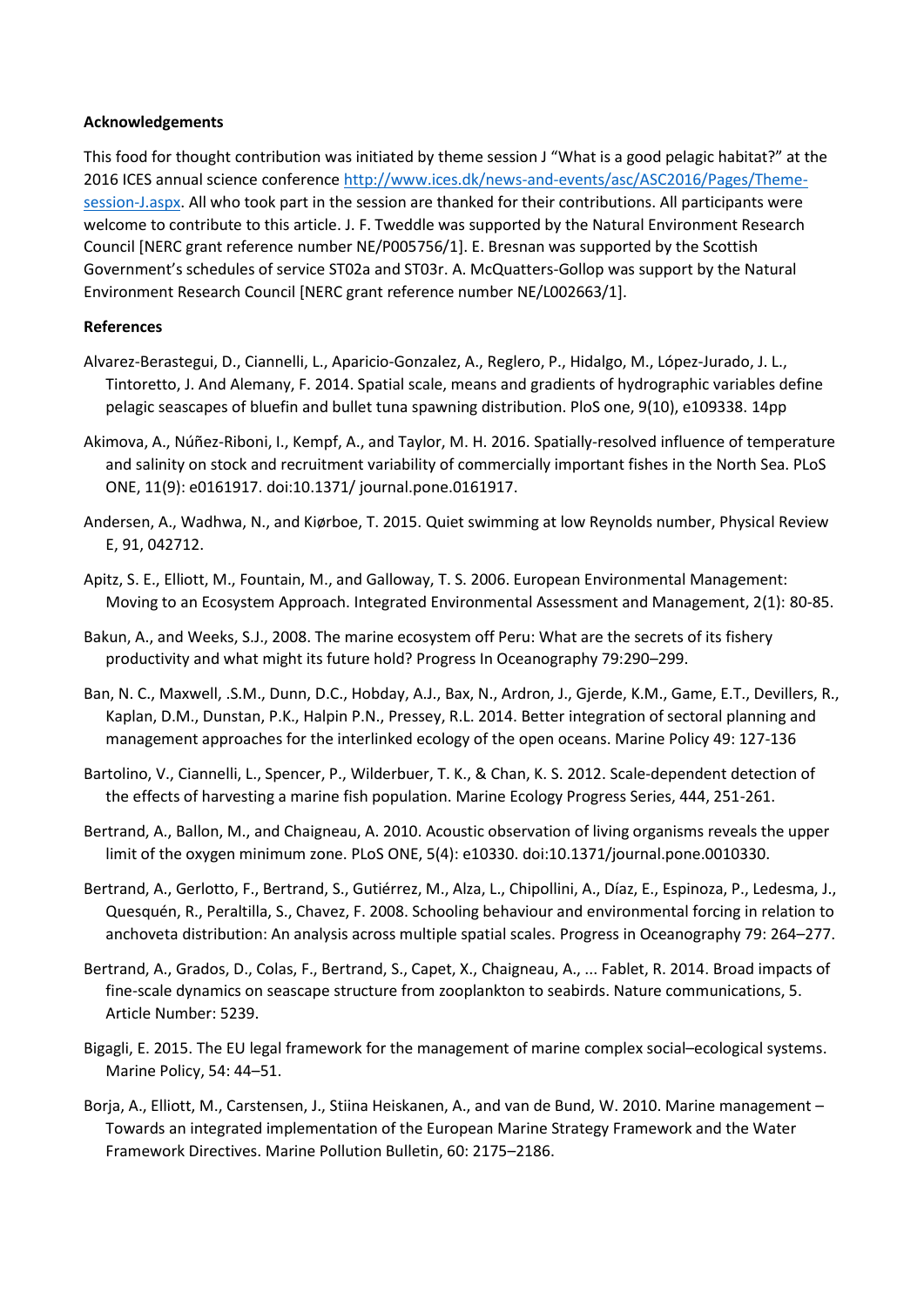- Borja, A., Elliott, M., Andersen, J. H., Cardoso, A. C., Carstensen, J., Ferreira J. G., Heiskanen, A. S., *et al.* 2013. Good Environmental Status of marine ecosystems: What is it and how do we know when we have attained it? Marine Pollution Bulletin, 76: 16–27.
- Boyes, S. J., and Elliott, M. 2014. Marine legislation The ultimate 'horrendogram': International law, European directives & national implementation. Marine Pollution Bulletin, 86: 39–47.
- Cash, D.W., Clark, W.C., Alcock, F., Dickson, N.M., Eckley, N., Jäger, J., Mitchell, R.B., 2002. Salience, Credibility, Legitimacy and Boundaries: Linking Research, Assessment and Decision Making. KSG Faculty Research Working Paper Series, RWP02-046. 25pp
- Cisewski, B. and Strass, V. H. 2016. Acoustic insights into the zooplankton dynamics of the eastern Weddell Sea. Progress in Oceanography, 144: 42-92. doi:10.1016/j.pocean.2016.03.005.
- Costanza, R., d'Arge, R., de Groot, R., Farber, S., Grasso, M., Hannon, B., Limburg, K., Naeem, S., O'Neill, R.V., Paruelo, J., Raskin, R.G., Sutton, P., van den Belt, M. 1997. The value of the world's ecosystem services and natural capital. Nature 387:253-260
- Cushman, S.A., Gutzweiler, K., Evans, J.S., McGarigal. K., 2010. The gradient paradigm: a conceptual and analytical framework for landscape ecology. In: Cushman, S.A. and Huettmann, F. (Eds) Spatial complexity, informatics, and wildlife conservation, Springer pp 83-108
- Davidson, K., Miller, P., Wilding, T., Shutler, J., Bresnan, E., Kennington, K., and Swan, S. 2009. A large and prolonged bloom of *Karenia mikimotoi* in Scottish waters in 2006. Harmful Algae, 45: 692 – 703.
- de Groot, R.S., Wilson, M.A., Boumans, R.M.J. 2002. A typology for the classification, description and valuation of ecosystem functions, goods and services. Ecological Economics 41: 393-408.
- Della Penna, A., Koubbi, P., Cotté, C., Bon, C., Bost, C.-A., d'Ovidio, F. 2017. Lagrangian analysis of multisatellite data in support of open ocean Marine Protected Area design. Deep Sea Research Part II: Topical Studies in Oceanography 140:212-221.
- Dickey-Collas, M. 2014. Why the complex nature of integrated ecosystem assessments requires a flexible and adaptive approach. ICES Journal of Marine Science, 71: 1174–1182.
- Etnoyer, P., Canny, D., Mate, B., and Morgan, L. 2004. Persistent pelagic habitats in the Baja California to Bering Sea (B2B) Ecoregion. Oceanography, 17: 1: 90-101.
- European Commission, 2007. Communication from the commission to the European parliament, the council the European economic and social committee and the committee of the regions. An Integrated Maritime Policy for the European Union. Brussels COM(2007)575 final. 16pp
- European Commission, 2008. Directive 2008/56/EC of the European Parliament and of the Council establishing a framework for community action in the field of marine environmental policy (Marine Strategy Framework Directive). Official Journal of the European Union, L164: 19–40.
- European Commission, 2010. Commission Decision of 1 September 2010 on criteria and methodological standards on good environmental status of marine waters (notified under document C(2010) 5956)(2010/477/EU). Official Journal of the European Union, L232: 12–24.
- European Commission, 2017. Commission decision (EU) 2017/848 of 17 May 2017 laying down criteria and methodological standards on good environmental status of marine waters and specifications and standardised methods for monitoring and assessment, and repealing Decision 2010/477/EU. Official Journal of the European Union, L 125: 43-74.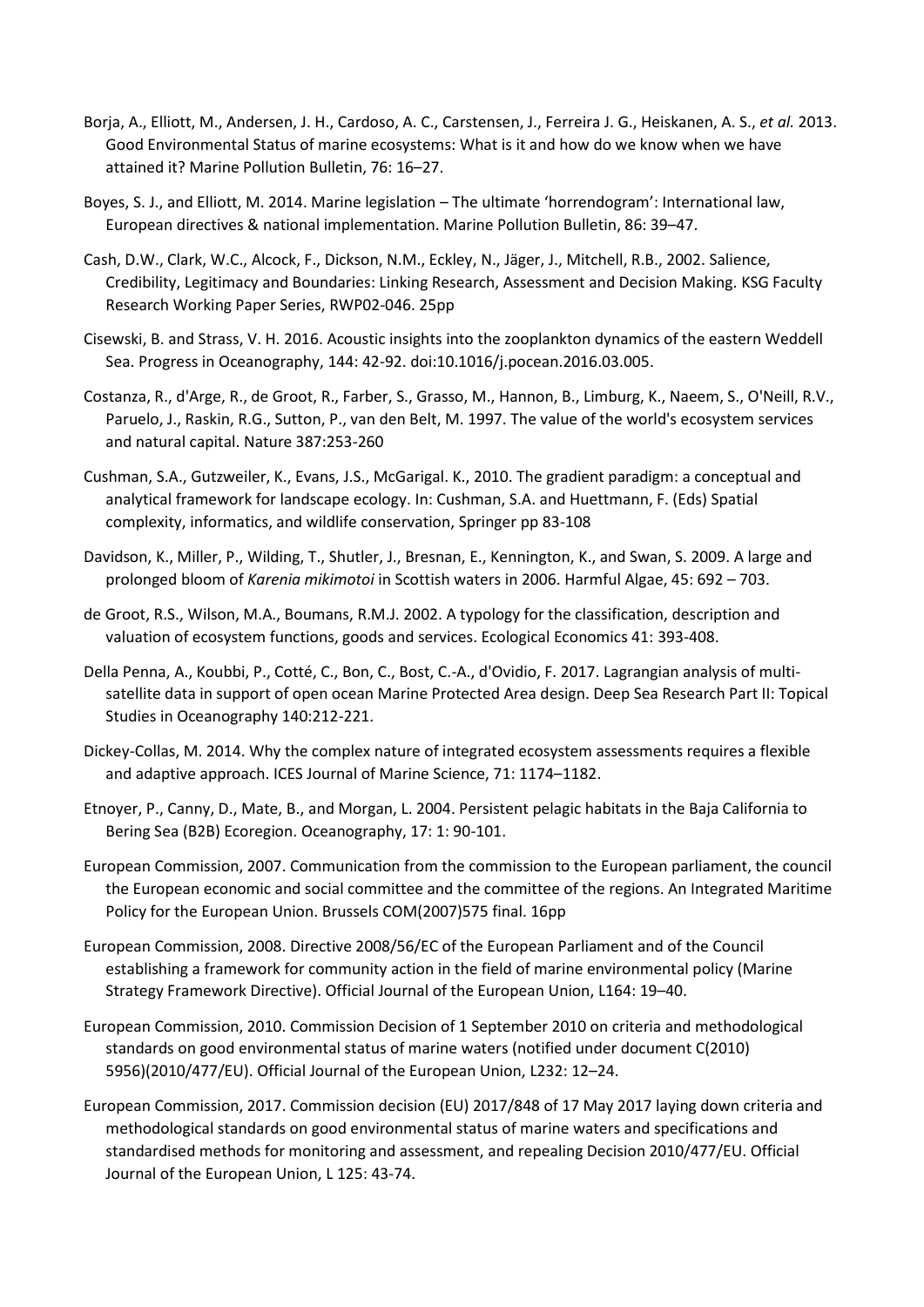- Fernandes, J. A., Cheung, W. W. L., Jennings, S., Butenschön, M., de Mora, L., Frölicher, T. L., Barange, M., and Grant, A. 2013. Modelling the effects of climate change on the distribution and production of marine fishes: accounting for trophic interactions in a dynamic bioclimate envelope model. Global Change Biology, 19: 2596-2607.
- Funtowicz, S. and Ravetz, J. 1993. Science for the Post-Normal Age. Futures 25/7: 735-755.
- Game, E. T., Grantham, H. S., Hobday, A. J., Pressey, R. L., Lombard, A. T., Beckley, L. E., Gjerde, K., *et al.* 2009. Pelagic protected areas: the missing dimension in ocean conservation. Trends in Ecology & Evolution, 24: 360-369.
- Gibbons, M., Limoges, C., Nowotny, H., Schwartzman, S., Scott, P., and Trow, M. 1994. The new production of knowledge: the dynamics of science and research in contemporary societies. London: Sage. ISBN 0- 8039-7794-8.
- Gillibrand, P. A., Siemering, B., Miller, P. I., and Davidson, K. 2016. Individual-based modelling of the development and transport of a *Karenia mikimotoi* bloom on the North-west European continental shelf. Harmful Algae, 53: 118 –134.
- Gimpel, A., Stelzenmüller, V., Cormier, R., Floeter, J., and Temming, A. 2013. A spatially explicit risk approach to support marine spatial planning in the German EEZ. Marine Environmental Research, 86: 56–69.
- Gowen, R. J., Tett, P., Bresnan, E., Davidson, K., McKinney, A., Harrison, P. J., Milligan, S., Mills, D. K., Silke, J., and Crooks, A. M. 2012. Anthropogenic nutrient enrichment and blooms of harmful phytoplankton. Oceanography and Marine Biology: An Annual Review, 50: 65–126.
- Gray, J. S. 1997. Marine biodiversity: patterns, threats and conservation needs. Biodiversity and Conservation, 6: 153-175.
- Haury, L. R. 1976. A comparison of zooplankton patterns in the California Current and North Pacific Central Gyre. Marine Biology, 37: 159-167.
- HELCOM, 2010. Ecosystem Health of the Baltic Sea 2003–2007: HELCOM Initial Holistic Assessment. Balt. Sea Environ. Proc. No. 122. 68pp.
- Hidalgo, M., Reglero, P., Alvarez-Berastegui, D., Torres, A. P., Álvarez, I., Rodriguez, J. M., Carbonell, A., *et al.* 2015. Hidden persistence of salinity and productivity gradients shaping pelagic diversity in highly dynamic marine ecosystems. Marine Environmental Research, 104: 47-50.
- Hufnagl, M., Payne, M., Lacroix, G., Bolle ,L.J., Daewel, U. *et al*. in press. Variation that can be expected when using particle tracking models in connectivity studies. Journal of Sea Research. [doi.org/10.1016/j.seares.2017.04.009](https://doi.org/10.1016/j.seares.2017.04.009)
- Hyrenbach, K. D., Forney, K. A., and Dayton, P.K. 2000. Marine protected areas and ocean basin management. Aquatic Conservation: Marine and Freshwater Ecosystems, 10: 437–458.
- Jennings, S. 2005. Indicators to support an ecosystem approach to fisheries. Fish and Fisheries 6: 212–232.
- Kavanaugh, M. T., Oliver, M. J., Chavez, F. P., Letelier, R. M., Muller-Karger, F. E., and Doney, S. C. 2016. Seascapes as a new vernacular for pelagic ocean monitoring, management and conservation. ICES Journal of Marine Science, 73: 1839–1850.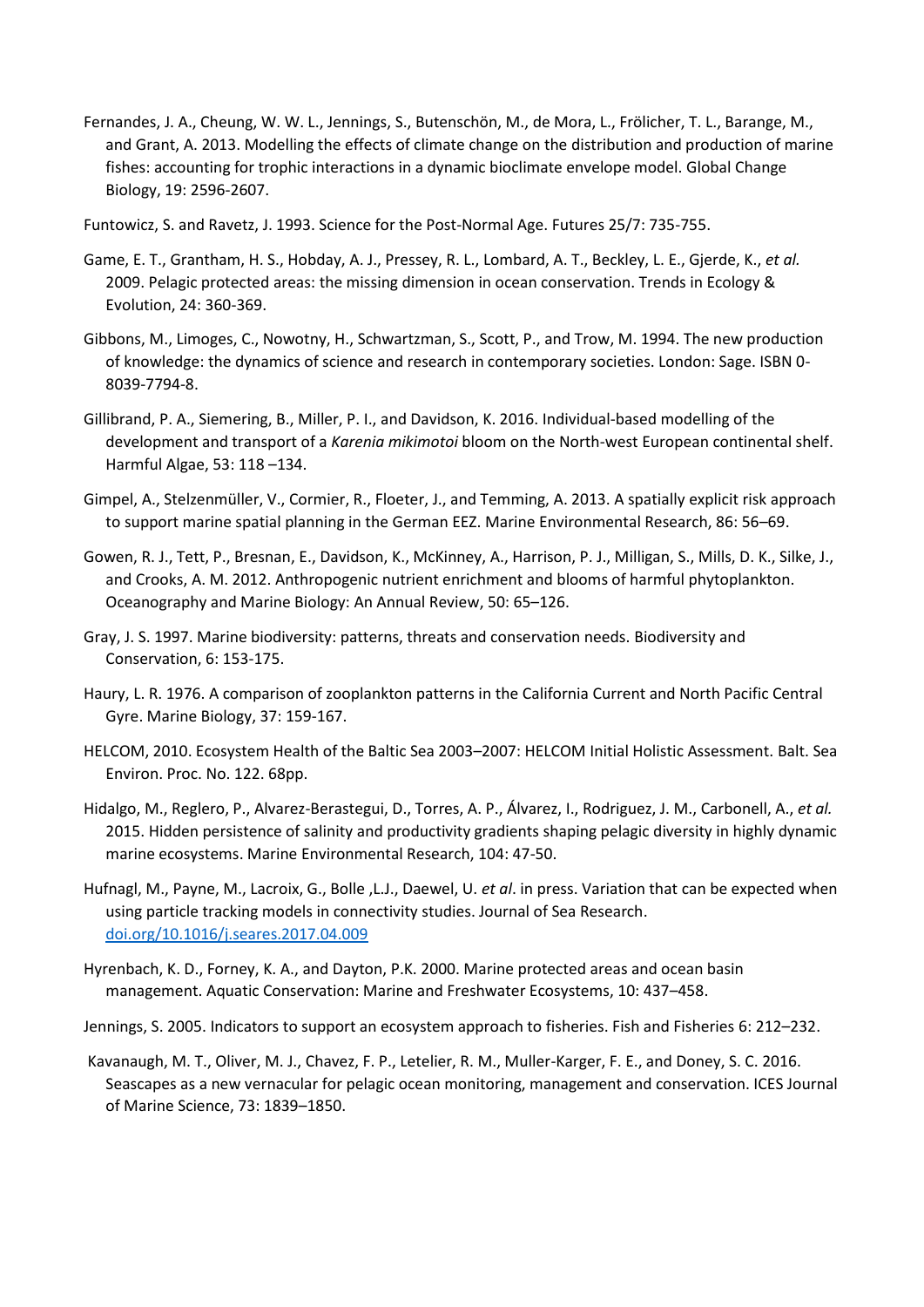- Knights, A. M., Koss, R. S., and Robinson, L. A. 2013. Identifying common pressure pathways from a complex network of human activities to support ecosystem-based management. Ecological Applications, 23: 755– 765.
- Kobayashi, D. R., Polovina, J. J., Parker, D. M., Kamezaki, N., Cheng, I. J., Uchida, I., Dutton, P. H., and Balazs, G. H. 2008. Pelagic habitat characterization of loggerhead sea turtles, *Caretta caretta*, in the North Pacific Ocean (1997–2006): Insights from satellite tag tracking and remotely sensed data. Journal of Experimental Marine Biology and Ecology, 356: 96–114.
- Liquete, C., Piroddi, C., Drakou, E.G., Gurney, L., Katsanevakis, S., Charef, A., and Egoh, B. 2013. Current Status and Future Prospects for the Assessment of Marine and Coastal Ecosystem Services: A Systematic Review. PLoS one 8(7): e67737.
- Louzao, M., Pinaud, D., Péron, C., Delord, K., Wiegand, T., and Weimerskirch, H. 2011. Conserving pelagic habitats: seascape modelling of an oceanic top predator. Journal of Applied Ecology, 48: 121–132.
- Mayor, S. J., Schaefer, J. A., Schneider, D. C., & Mahoney, S. P. 2007. Spectrum of selection: new approaches to detecting the scale‐dependent response to habitat. Ecology, 88(7), 1634-1640.
- Manderson, J. P. 2016. Seascapes are not landscapes: an analysis performed using Bernhard Riemann's rules. ICES Journal of Marine Science, 73: 1831–1838.
- McGarigal, K., Cushman, S.A. 2005. The gradient concept of landscape structure. In Wiens, J.A. and Moss, M.R., (eds). Issues and Perspectives in Landscape Ecology. Cambridge University Press. pp 112-119
- McQuatters-Gollop, A. 2012. Challenges for implementing the Marine Strategy Framework Directive in a climate of macroecological change. Philosophical Transactions of the Royal Society A, 370: 5636–5655.
- Mee, L., D., Jefferson, R. L., Laffoley, D. d'A., and Elliott, M. 2008. How good is good? Human values and Europe's proposed Marine Strategy Directive. Marine Pollution Bulletin, 56: 187–204.
- Melián, C.J., Bascompte, J., and Jordano, P. 2005. Spatial structure and dynamics in a marine food web. pp. 19-24. In: Eds. A. Belgrano, U. M. Scharler, J. Dunne, and R. E. Ulanowicz. Aquatic Food Webs - An Ecosystem Approach. Oxford University Press.
- Möller, K. O., St. John, M. A., Temming, A., Flöter, J., Sell, A. F., Herrmann, J. P., and Möllmann, C. 2012. Marine snow, zooplankton and thin layers: indications of a trophic link from small-scale sampling with the Video Plankton Recorder. Marine Ecology Progress Series, 468: 57-69.
- NOAA, 1996. National Oceanic and Atmospheric Administration Magnuson-Stevens Fishery Management and Conservation Act amended through 11 October 1996. NOAA Technical Memorandum NMFS-F/SPO-23.
- OSPAR 2010. Quality Status Report 2010. OSPAR Commission London 176pp
- Papathanasopoulou, E., Queirós, A. M., Beaumont, N., Hooper, T., and Nunes, J., 2016. What evidence exists on the local impacts of energy systems on marine ecosystem services: a systematic map. Environmental Evidence, 5:25 12pp. doi: 10.1186/s13750-016-0075-6.
- Petitgas, P., Rijnsdorp, A.D., Dickey-Collas, M., Engelhard, G.H., Peck, M.A., Pinnegar, J.K., Drinkwater, K., Huret, M., Nash, R.D.M., 2013. Impacts of climate change on the complex life cycles of fish. Fisheries Oceanography 22: 121–139.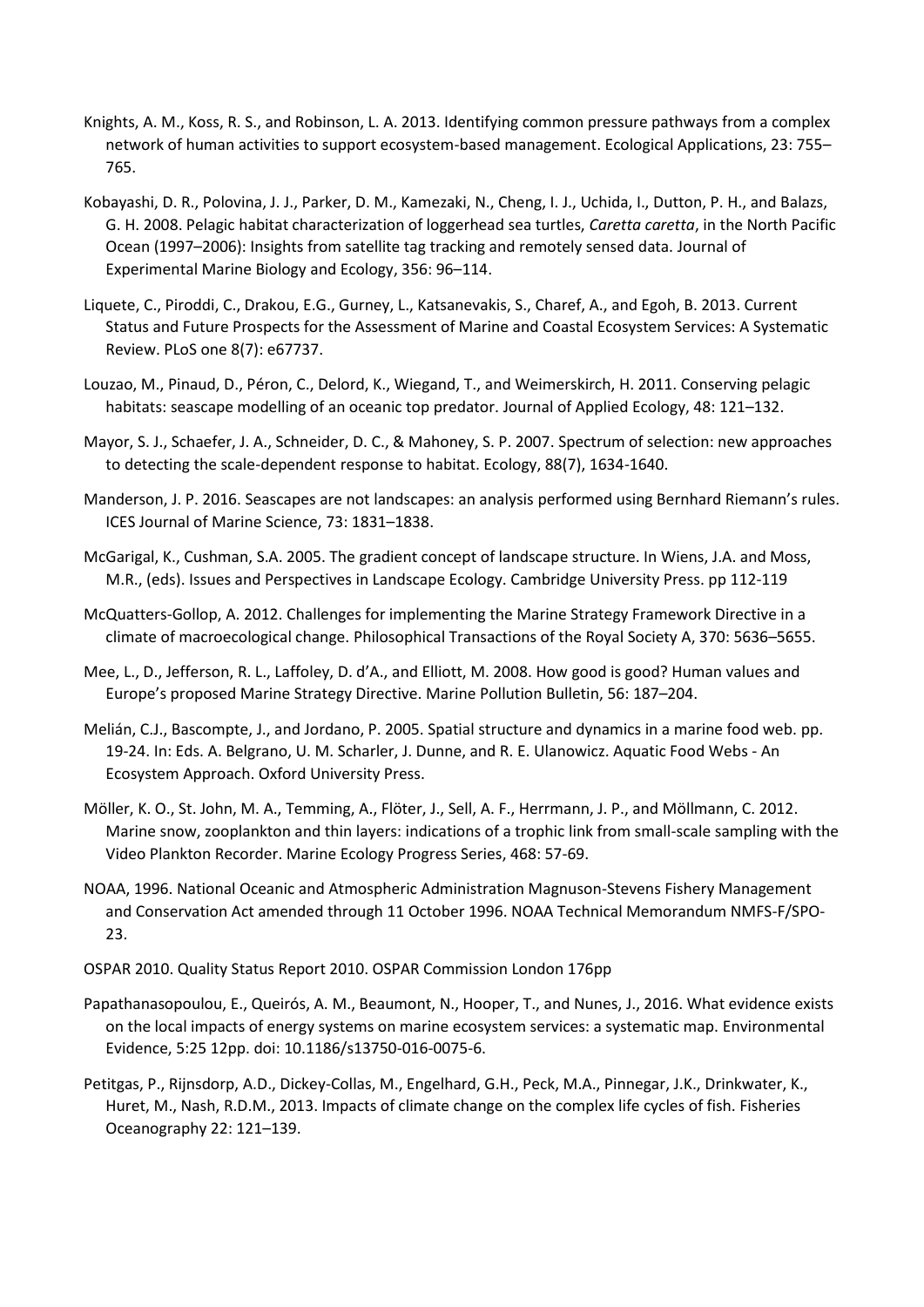- Pittman, S. J., and Brown, K. A. 2011. Multi-scale approach for predicting fish species distributions across coral reef seascapes. PloS one, 6(5), e20583.
- Planque, B. 2015. Projecting the future state of marine ecosystems, "la grande illusion"? ICES Journal of Marine Science, 73: 204-208.
- Planque, B., Fromentin, J. -M., Cury, P., Drinkwater, K. F., Jennings, S., Perry, R. I., and Kifani, S. 2010. How does fishing alter marine populations and ecosystems sensitivity to climate?, Journal of Marine Systems 79: 403-417, ISSN 0924-7963. http://dx.doi.org/10.1016/j.jmarsys.2008.12.018.
- Purcell, E. M. 1977. Life at low Reynolds number. American Journal of Physics, 45, 3; doi: 10.1119/1.10903.
- Queirós, A. M., Huebert, K. B., Key, F., Fernandes, J. A., Stolte, W., Maar, M., Kay, S., *et al.* 2016. Solutions for ecosystem-level protection of ocean systems under climate change. Global Change Biology, 22: 3927– 3936, doi: 10.1111/gcb.13423.
- Ray, G.C., 1991. Coastal-zone biodiversity patterns. BioScience, 41: 490-498.
- Reiners, W.A., Lockwood, J.A., Reiners, D.S., and Prager, S.D., 2017. 100 years of ecology: what are our concepts and are they useful? Ecological Monographs, 87: 260–277
- Scales, K. L., Miller, P. I., Hawkes, L. A., Ingram, S. N., Sims, D. W., and Votier, S. C., 2014. On the front line: frontal zones as priority at-sea conservation areas for mobile marine vertebrates. Journal of Applied Ecology, 51: 1575–1583.
- Scales, K.L., Hazen, E.L., Jacox, M.G., Edwards, C.A., Boustany, A.M., Oliver, M.J., and Bograd, S.J., 2017. Scale of inference: on the sensitivity of habitat models for wide ranging marine predators to the resolution of environmental data. Ecography 40: 210–220.
- Schneider, D. C. 2001. The rise of the concept of scale in ecology. Bioscience, 51: 545-553.
- Shephard, S., Rindorf, A., Dickey-Collas, M., Hintzen, N. T., Farnsworth, K., and Reid, D. G. 2014. Assessing the state of pelagic fish communities within an ecosystem approach and the European marine strategy framework directive. ICES Journal of Marine Science, 71: 1572–1585.
- Shephard, S., Greenstreet, S. P. R., Piet, G. J., Rindorf, A., and Dickey-Collas, M. 2015. Surveillance indicators and their use in implementation of the Marine Strategy Framework Directive. ICES Journal of Marine Science, 72: 2269–2277.
- Steele, J. H. 1978 Spatial Pattern in Plankton Communities. Plenum Press, New York, London.
- Stommell, H. 1963. Varieties of oceanic experience. Science 139: 572-576.
- Tett, P., Gowen, R. J., Painting, S. J., Elliott, M., Forster, R., Mills, D. K., Bresnan, E., *et al.* 2013. Framework for understanding marine ecosystem health. Marine Ecology Progress Series, 494: 1–27.
- Tew Kai, E., Rossi, V., Sudre, J., Weimerskirch, H., Lopez, C., Hernandez-Garcia, E., Marsac, F., Garvßon, V., 2009. Top marine predators track Lagrangian coherent structures. Proceedings of the National Academy of Sciences 106:8245-8250
- Treml, E. A., Roberts, J. J., Chao, Y., Halpin, P. N., Possingham, H. P, and Riginos, C. 2012. Reproductive output and duration of the pelagic larval stage determine seascape-wide connectivity of marine populations. Integrative and Comparative Biology, 52: 525–537.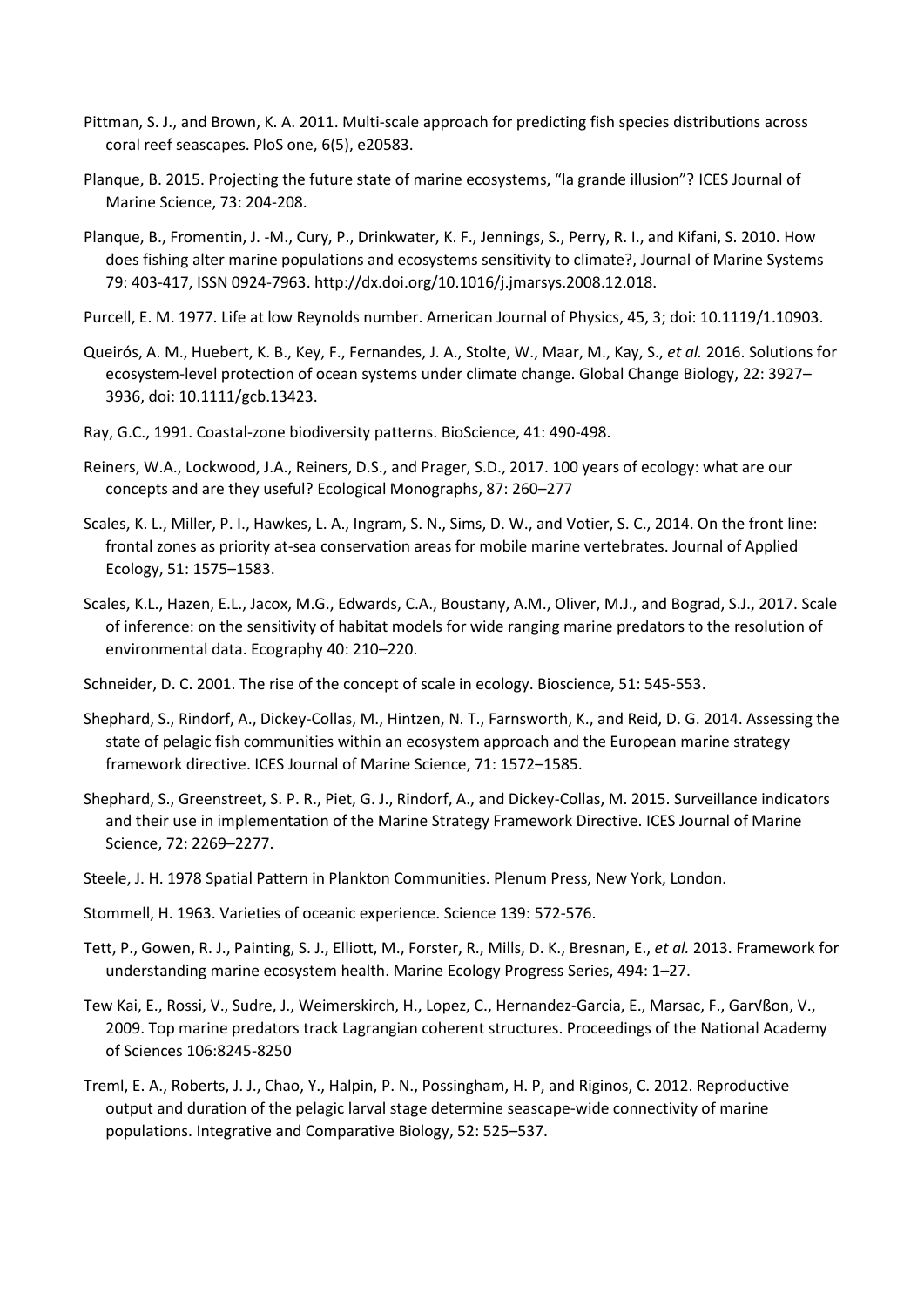- Trenkel, V. M., Hintzen, N. T., Farnsworth, K. D., Olesen, C., Reid, D., Rindorf, A., Shephard, S., and Dickey-Collas, M. 2015. Identifying marine pelagic ecosystem management objectives and indicators. Marine Policy, 55: 23–32.
- Trenkel, V. M., Handegard, N. O., and Weber, T. C. 2016. Observing the ocean interior in support of integrated management. ICES Journal of Marine Science, 73: 1947–1954.
- Turnhout, E., Hisschemöller, M., and Eijsackers, H. 2007. Ecological indicators: between the two fires of science and policy. Ecological Indicators, 7, 215–228.
- Vilchis, L. I., Balance, L. T., and Fiedler, P. C. 2006. Pelagic habitat of seabirds in the eastern tropical Pacific: effects of foraging ecology on habitat selection. Marine Ecology Progress Series, 315: 279–292.
- Wasmund, N., Kownacka, J., Göbel, J., Jaanus, A., Johansen, M., Jurgensone, I., Lehtinen, S., and Powilleit, M. 2017. The Diatom/Dinoflagellate index as indicator of ecosystem changes in the Baltic Sea 1. Principle and handling instruction. Frontiers in Marine Science, 4: 13pp. doi: 10.3389/fmars.2017.00022.
- Watson, J. R., Hays, C. G., Raimondi, P. T., Mitarai, S., Dong, C., McWilliams, J.C., Blanchette, C.A., *et al.* 2011. Currents connecting communities: nearshore community similarity and ocean circulation. Ecology, 92: 1193–1200.
- Young, K. V., Dower, J. F., and Pepin, P. 2009. A hierarchical analysis of the spatial distribution of larval fish prey. Journal of Plankton Research, 31: 687-700.